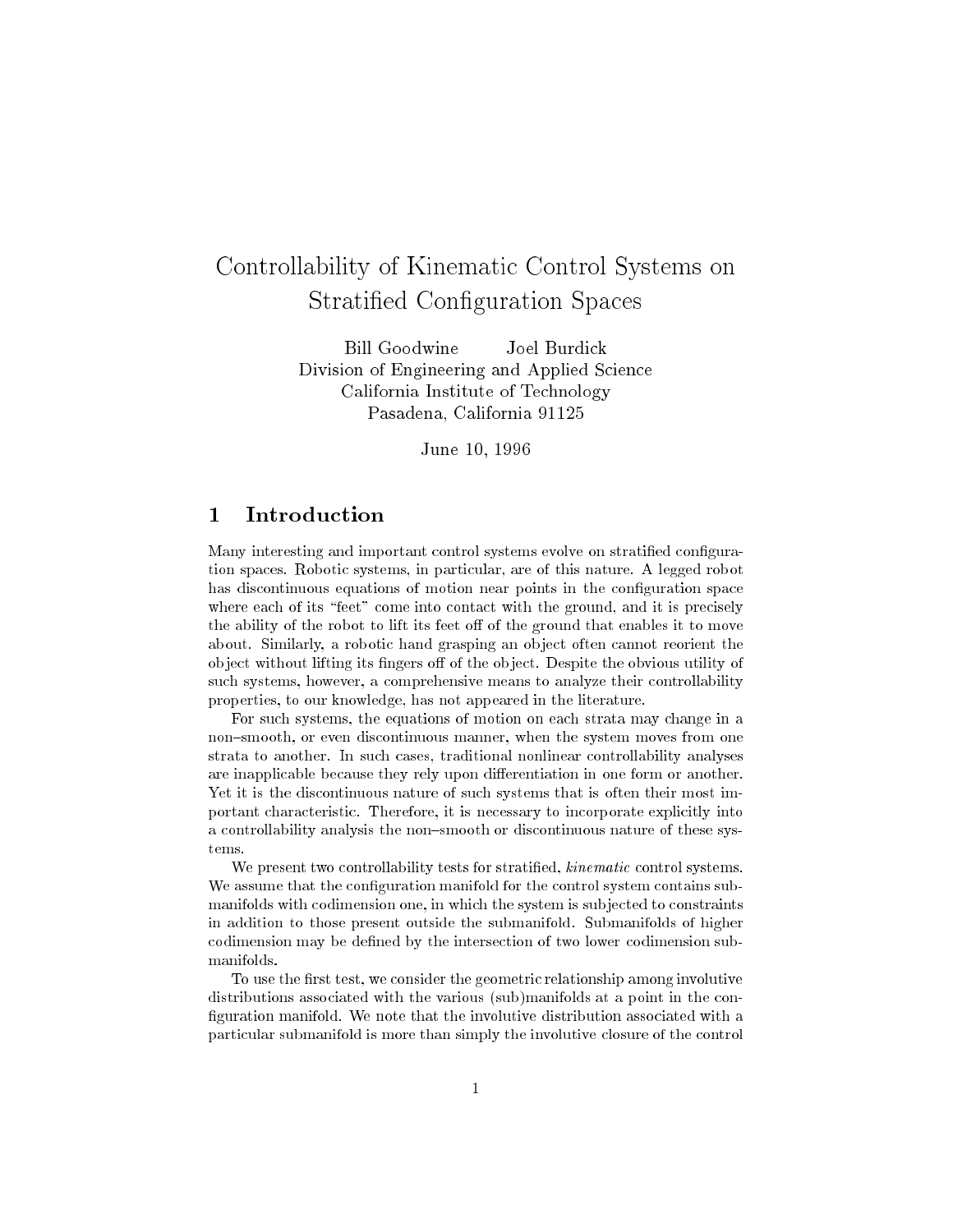vector fields restricted to each submanifold. It is actually generated by a set of vector fields defined by a relationship between the vector fields on the submanifold and the vector fields on the manifold in which it is embedded. If there exists a nested sequence of submanifolds, each containing the point of interest, such that the sum of the associated involutive distributions evaluated at that point is the whole tangent space of the configuration manifold at that point, then the system is controllable.

We also present a controllability test using tools from exterior differential systems. The calculations in this test focus on the constraint equations, rather than the equations of motion. Because we have assumed that each submanifold has constraints in addition to those in the manifold in which it is embedded, fewer calculations are needed to use this test because many of the calculations will be repeated. Essentially the "dual" of the above test, controllability is determined by the geometric relationship among the derived flags associated with the same sequence of submanifolds described above.

### 2 The Distribution Approach

Throughout this paper we will be concerned with kinematic control systems of the form

$$
\dot{x} = g_i(x)u^i \tag{1}
$$

where  $x \in M$ , where M is an m-dimensional manifold (the *configuration man* $ifoia$ ,  $u = \{u^-, \ldots, u^+\}\in U \subset \mathbb{R}^n$ ,  $U$  is the set of admissible controls and  $g_i(x) \in \mathfrak{X}, \mathfrak{X}$  is the set of (not necessarily smooth, or even continuous) vector fields on  $M$ .

Assume that on a collection of submanifolds  $S_i \subseteq M$ , the system is subjected to constraints in addition to those present in M. For example, the legged robot will have additional constraints when one or more feet come into contact with the ground. Also, if  $S_i \subseteq S_j$ , assume that the system is subjected to constraints in  $S_i$  in addition to those in  $S_j$ . Denote the set of constraints on M by  $\{\omega^{++}, \ldots, \omega^{++}\}\$ . On a submanifold,  $S_i$ , denote the *additional* constraints with a superscript  $S_i$ . Thus, if codim $S_i = 1$ , the set of constraints on  $S_i$  is  $\{\omega^{11}, \ldots, \omega^{11}, \omega^{11}, \ldots, \omega^{11}\}$ . Also, assume that  $S_i$  is locally described by the level set of a function  $\Phi(x) = 0$  and that the "constraint"  $d\Phi(x) \dot{x} = 0$  is a constraint only on the control inputs. This means that there exists control inputs which ensure that the system evolves on the submanifold without leaving it.

We will write the equations of motion for the system at  $x \in M$ ,  $x \notin S_i$  as

$$
x = g_{M,1}(x)u^{M,1} + \cdots g_{M,n}(x)u^{M,n}
$$

and the equations of motion for the system in one of the submanifolds at  $x \in S_i$ as

$$
\dot{x} = g_{S_i,1}(x)u^{S_i,1} + \cdots g_{S_i,(n-p)}(x)u^{S_i,(n-p)},\tag{2}
$$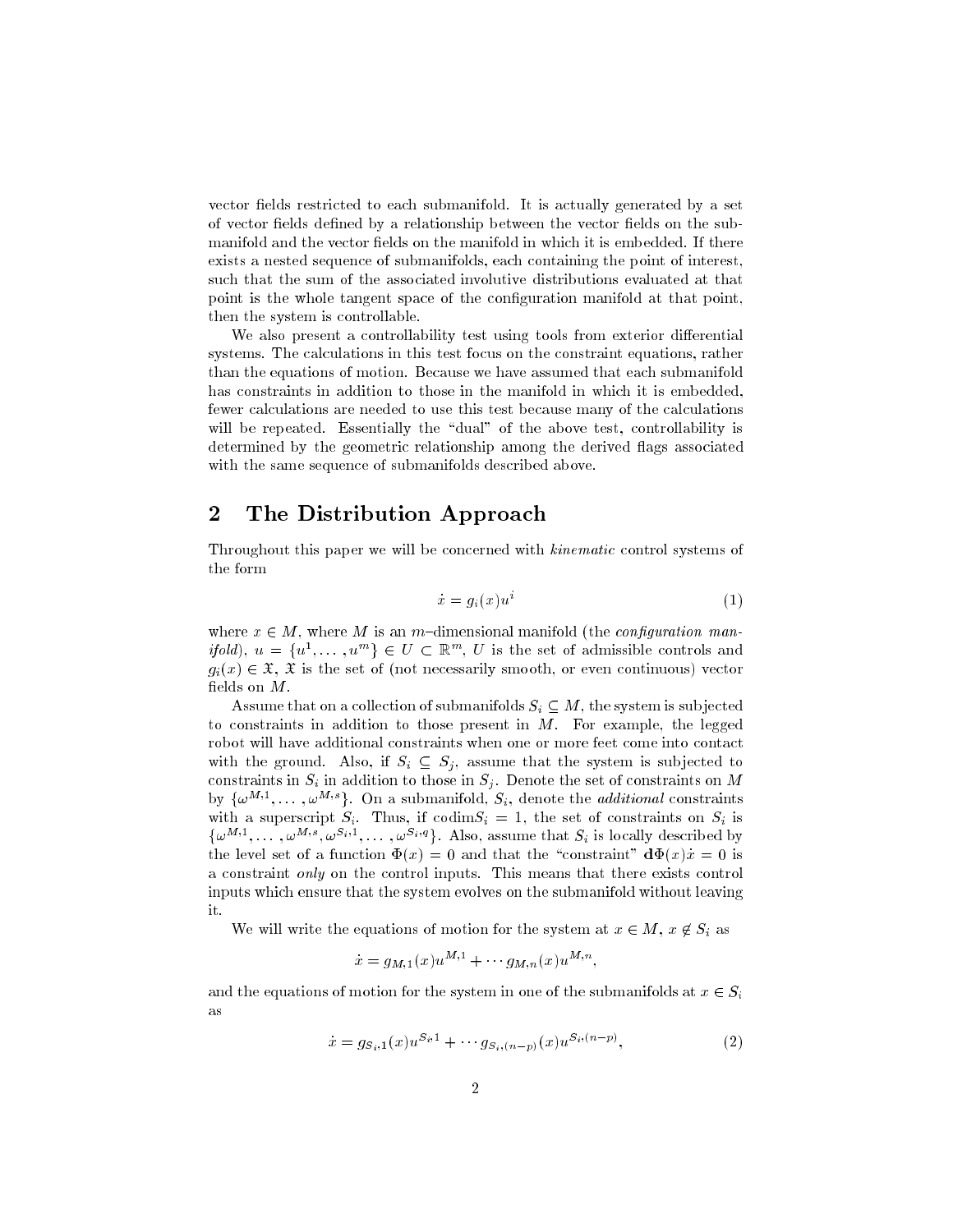where  $p$  depends upon the codimension of  $S_i$  and the nature of the additional constraints imposed on the system in  $S_i$ . Note also that the form of the control vector fields  $g_i$  are different because additional constraints are present on  $S_i$ .

On a submanifold of codimension 1, the system is sub jected to additional constraints, and the equations of motion are given by an equation of the form of Equation 2. Since we have assumed that  $d\Phi$  is a constraint only on the control inputs, all the directions in which the system can flow in  $S_i$  are given by the involutive closure of the distribution formed by the intersection of  $\overline{\Delta}_M|_x$  and  $T_xS_i$  plus the control vector fields on  $S_j$  of the form of Equation 2,

 $\Delta_{S_i} = \text{span}\{v : v = g_{S_i,j}, j = 1, \ldots, (n-p) \text{ or } v \in \overline{\Delta}_M|_x \cap T_xS_i\},\$ 

denoted by  $\Theta_i$  , since a submanifold,  $\Theta_i$  with codimension  $\Theta$  and  $\Xi$  and  $\Xi$  we similarly construct an involutive distribution by calculating the involutive closure of the distribution formed by the intersection of  $\overline{\Delta}_{S_i}$  and  $T_xS_j$  plus the intersection of  $\overline{\Delta}_{S_k}$  and  $T_xS_j$  plus the control vector fields given in the form of Equation 2,

$$
\Delta_{S_j} = \text{span}\{v : v = gs_j, j = 1, \dots (n-p-q), v \in \overline{\Delta}_{S_i}|_x \cap T_x S_j, \text{ or } v \in \overline{\Delta}_{S_k}|_x \cap T_x S_j\}
$$

where  $S_i$  and  $S_k$  are the two manifolds whose intersection defines  $S_j$ . We similarly denote the involutive closure of this distribution by Sj .

Now we can state our first controllability result.

PROPOSITION 2.1 If there exists a nested sequence of submanifolds

$$
S_{p_i} \subseteq S_{(p-1)_i} \subseteq \cdots \subseteq S_{1_i} \subseteq M,
$$

such that the associated involutive distributions satisfy

$$
\overline{\Delta}_M|_x + \sum_{j=1}^P \overline{\Delta}_{S_{j_i}}|_x = T_x M
$$

then the system is STLC.

REMARK 2.2 In the nested sequence of manifold, the first subscript is the codimension of the submanifold. This subscript is also subscripted because there may be multiple submanifolds with the same codimension at the point  $x$ . If there are multiple submanifolds with the same codimension, this sequence only contains one of them.

Remark 2.3 The idea behind the proof is simple. Figure 1 pictorially illustrates  $M$ , and one submanifold,  $S_i$ , and the associated involutive closures of the distributions associated with each regime. Note that the symbols for the involutive distributions are pointing to the manifolds to which they are the tangent space. If the system starts at a point  $x_0 \in S_i$ , then the set of points it can reach in  $S_i$  is represented by the lines (submanifolds) in  $S_i$ . If these submanifolds transversely intersect the manifolds which comprises the foliation associated with  $\overline{\Delta}_M$ , then these lines provide a means to locally flow to any leaf in the foliation defined by  $\overline{\Delta}_M$ .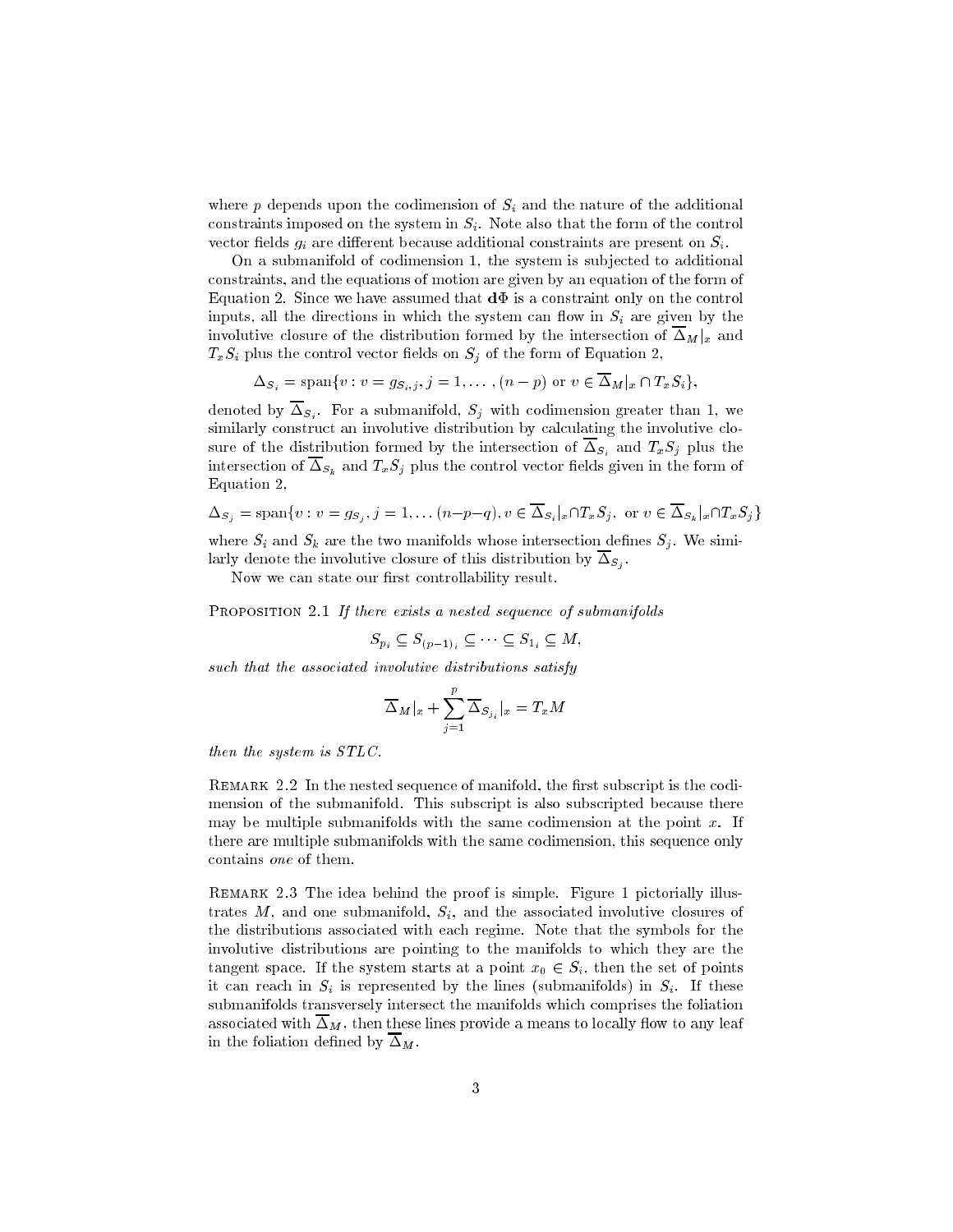

Figure 1. Controllability of a Stratified System

Remark 2.4 Often in applications the submanifolds upon which the system is sub jected to additional constraints will often be a physical boundaries, which the system cannot penetrate. In such a case, we have to redene a neighborhood of a point  $x_0$  contained in the boundary to be the union of the portion of the standard neighborhood on the "allowable" side of the manifold with the intersection of the standard neighborhood with the boundary. Proposition 2.1 still applies, however, due to the fact that we have assumed that we can directly control whether or not the system will flow onto or off of the manifold.

## 3 The Exterior Differential Systems Approach

Let  $I = \text{span}\{\omega^1, \dots, \omega^n\}$  be a smooth codistribution on M, where the  $\omega$ 's are the one forms describing the constraints. The *derived* flag is a construction which describes the integrability properties of the ideal generated by  $I$ . It follows from Frobenius' Theorem that  $I^{(N)}$  is the largest integrable subsystem contained in I, therefore, if  $I^{\langle \cdots \rangle}$  is not empty, there exists functions  $n_1, \ldots, n_r$ such that  $\{dh_i\} \subset \{I\}$ . Thus, if the bottom derived flag is not empty, there exists functions which describe a foliation of the state space.

Recall that on  $M$ , we have the collection of constraints  $\{\omega^{++},\ldots,\omega^{++}\}$ . and on a codimension  $1$  submanifold  $S_i$  the matrix  $\sim$  collection of constraints  $\sim$  $\{\omega^{11},\ldots,\omega^{11},\ldots,\omega^{11},\ldots,\omega^{11}\}$ , which is equivalent to the set of constraints  $\{\omega^{M,1},\ldots,\omega^{M,s},\mathbf{d}\Phi,\omega^{D_1,1},\ldots,\omega^{D_s,q}\}\$  on M. Let  $I_M^{\otimes M}$  be the bottom derived flag for the constraints on  $M$ . Recall that on a submanifold, the system can momentarily move off of the submanifold to move in a direction contained in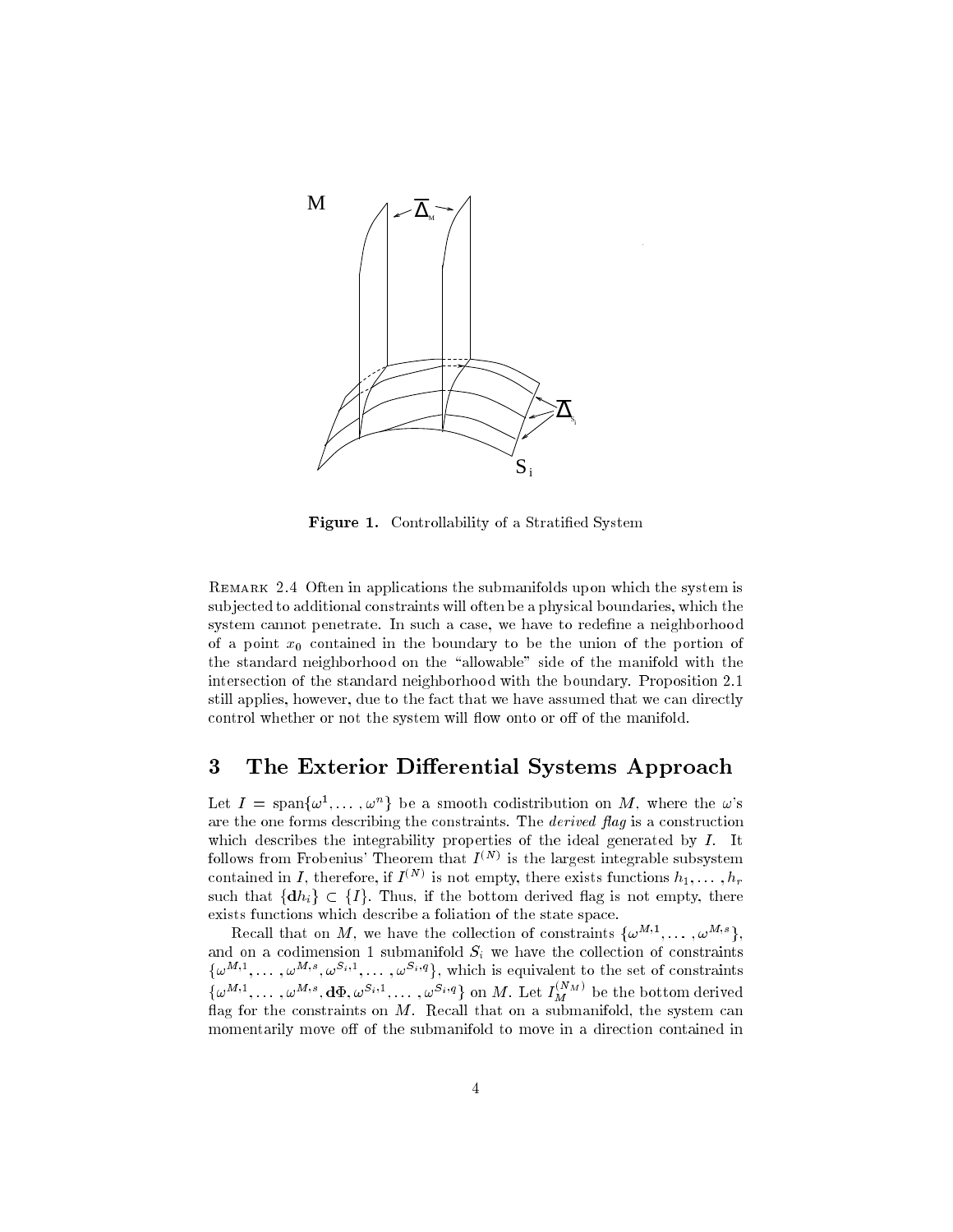$\ldots$  M  $\ldots$  is case, the set of constraints to which the system is substituted in the system is substituted in  $\{d\Phi, I_M^{(N,M)} \cap \{\omega^{M_1,1}, \dots, \omega^{M_l,s}, d\Phi, \omega^{S_l,1}, \dots, \omega^{S_l,q}\}.$  Let  $I_{S_i}^{(N,j)}$  be the bottom derived flag for this set of constraints. Similarly to the manner of construction in the previous section, we can calculate derived flags associated with each submanifold  $S_i$ .

PROPOSITION 3.1 If there exists a nested sequence of submanifolds

 $S_{p_i} \subseteq S_{(p-1)_i} \subseteq \cdots \subseteq S_{1_i} \subseteq M$ 

such that the associated derived flags satisfy

$$
\mathrm{span}(I_M^{(N_M)})\bigcap\mathrm{span}(I_{S_{1_i}}^{(N_{S_{1_i}})})\bigcap\cdots\bigcap\mathrm{span}(I_{S_{p_i}}^{(N_{S_{p_i}})})=0,
$$

then the system is STLC.

#### 4 An Example

We illustrate the application of the first test by presenting the following example.

The following example is adapted from Kelly and Murray [7]. Consider the six-legged robot shown in Figure 2. Assume that the robot walks with a tripod gait, alternating movements of legs  $1{-}4{-}5$  with movements of legs  $2{-}3{-}6$ . Suppose that

$$
\dot{x} = \cos \theta (\alpha(h_1)u_1 + \beta(h_2)u_2)
$$
\n
$$
\dot{y} = \sin \theta (\alpha(h_1)u_1 + \beta(h_2)u_2)
$$
\n
$$
\dot{\theta} = l\alpha(h_1)u_1 - l\beta(h_2)u_2
$$
\n
$$
\dot{\phi}_1 = u_1
$$
\n
$$
\dot{\phi}_2 = u_2
$$
\n
$$
\dot{h}_1 = v_1
$$
\n
$$
\dot{h}_2 = v_2
$$

where  $(x, y, \theta)$  represents the planar position of the center of mass,  $\phi_i$  is the angle of the legs and  $h_i$  is the height of the legs off the ground.

The functions  $\alpha(h_1)$  and  $\beta(h_2)$  are defined by

$$
\alpha(h_1) = \begin{cases} 1 & \text{if } h_1 = 0 \\ 0 & \text{if } h_1 > 0 \end{cases}
$$

The function  $\beta(h_2)$  is the same, but as a function of  $h_2$ .

 $\overline{\phantom{0}}$ 

 $11.11$ 

 $\overline{\phantom{0}}$ 

Now if all legs are in contact with the ground, the equations of motion are

$$
\begin{pmatrix}\n\dot{x} \\
\dot{y} \\
\dot{\theta} \\
\dot{\phi}_1 \\
\dot{\phi}_2\n\end{pmatrix} = \begin{pmatrix}\n\cos\theta & \cos\theta & 0 & 0 \\
\sin\theta & \sin\theta & 0 & 0 \\
l & -l & 0 & 0 \\
1 & 0 & 0 & 0 \\
0 & 1 & 0 & 0\n\end{pmatrix} \begin{pmatrix}\nu_1 \\
u_2 \\
u_3 \\
u_4\n\end{pmatrix}
$$
\n(3)

 $11.11$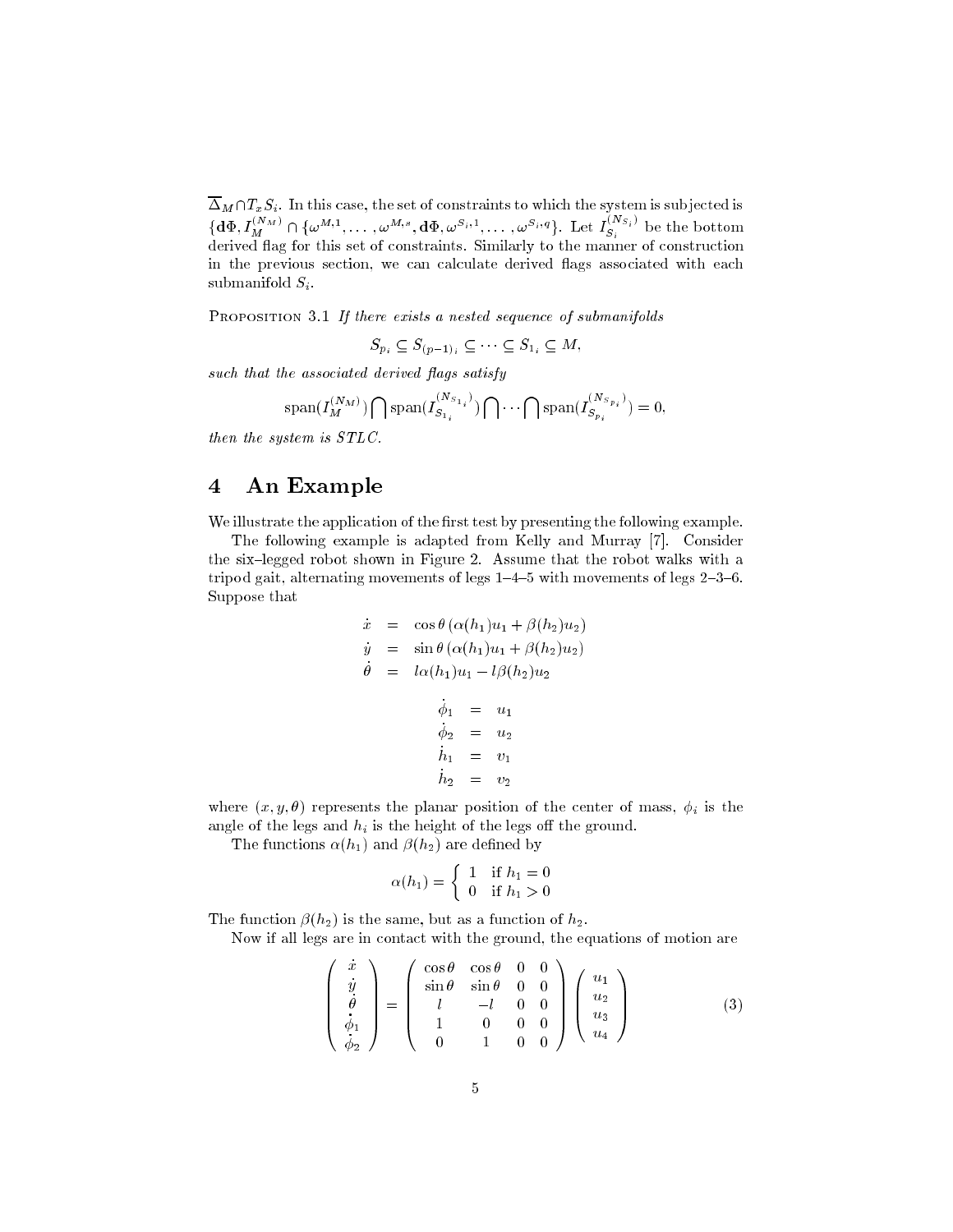

Figure 2. Six Legged Robot

where  $u_3$  and  $u_4$  are constrained to be 0. Note that if we let f represent the first column, and  $g$  the second column, then

$$
[f,g] = \begin{pmatrix} -2l\sin\theta \\ 2l\cos\theta \\ 0 \\ 0 \\ 0 \end{pmatrix}.
$$
 (4)

Clearly, with all the legs in contact with the ground, we have generated enough directions to span the  $(x, y, \theta)$  directions, but not without control over all the leg heights and angles.

If leg 1 is in contact with the ground, but leg 2 is not in contact, the equations of motion are

$$
\begin{pmatrix}\n\dot{x} \\
\dot{y} \\
\dot{\theta} \\
\dot{\phi}_1 \\
\dot{\phi}_2 \\
\dot{h}_2\n\end{pmatrix} = \begin{pmatrix}\n\cos\theta & 0 & 0 & 0 \\
\sin\theta & 0 & 0 & 0 \\
l & 0 & 0 & 0 \\
1 & 0 & 0 & 0 \\
0 & 1 & 0 & 0 \\
0 & 0 & 0 & 1\n\end{pmatrix} \begin{pmatrix}\nu_1 \\
u_2 \\
u_3 \\
u_4\n\end{pmatrix}
$$
\n(5)

where  $u_3$  is constrained to be 0.

Finally, if leg 2 is in contact with the ground and leg 1 is not, then the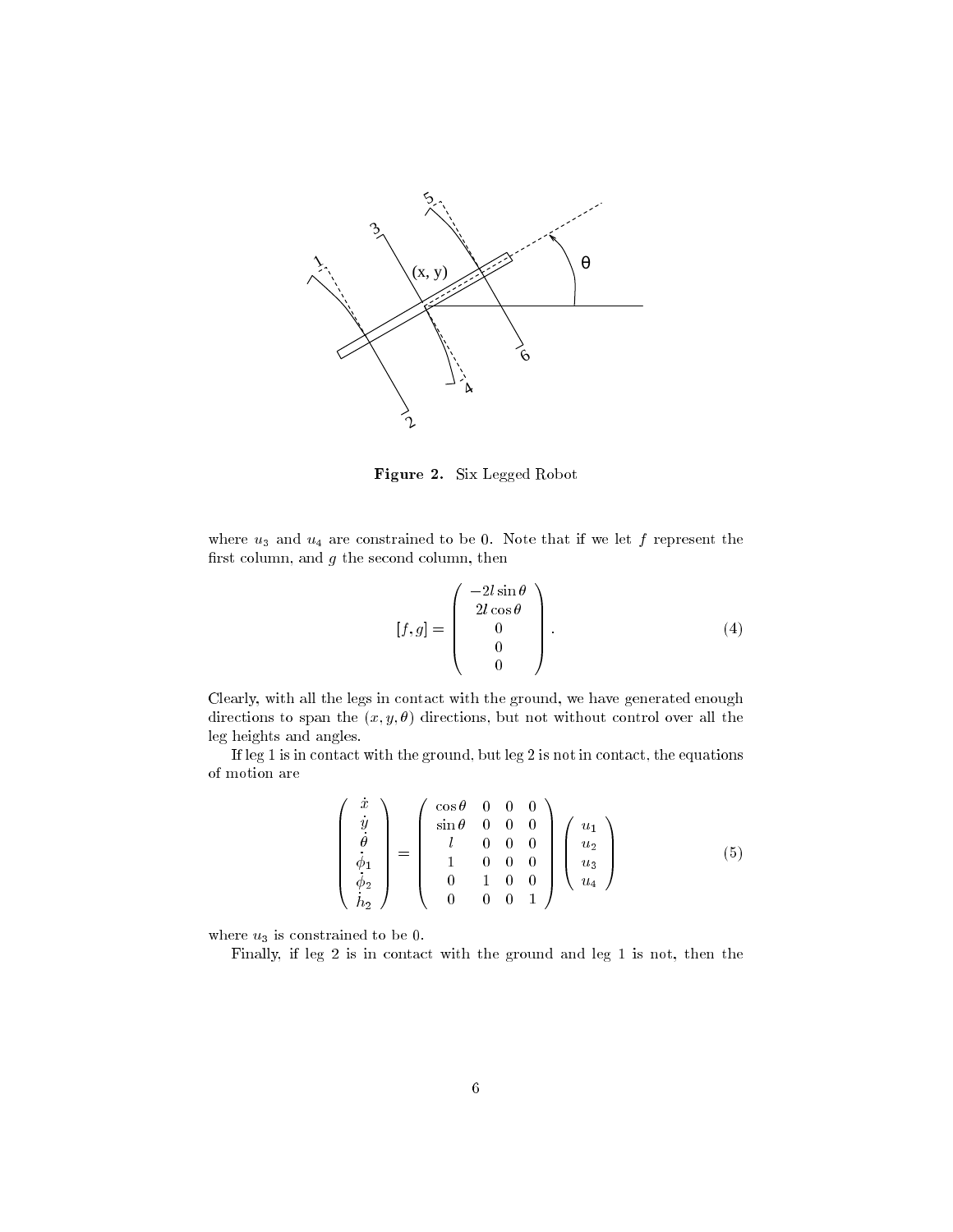equations of motion are

$$
\begin{pmatrix}\n\dot{x} \\
\dot{y} \\
\dot{\theta} \\
\dot{\phi}_1 \\
\dot{\phi}_2 \\
\dot{h}_1\n\end{pmatrix} = \begin{pmatrix}\n0 & \cos\theta & 0 & 0 \\
0 & \sin\theta & 0 & 0 \\
0 & -l & 0 & 0 \\
1 & 0 & 0 & 0 \\
0 & 1 & 0 & 0 \\
0 & 0 & 1 & 0\n\end{pmatrix} \begin{pmatrix}\nu_1 \\
u_2 \\
u_3 \\
u_4\n\end{pmatrix}
$$
\n(6)

where  $u_4$  is constrained to be 0.

If none of the legs are in contact with the ground, we have

$$
\begin{pmatrix}\n\dot{x} \\
\dot{y} \\
\dot{\theta} \\
\dot{\phi}_1 \\
\dot{\phi}_2 \\
\dot{h}_1 \\
\dot{h}_2\n\end{pmatrix} = \begin{pmatrix}\n0 & 0 & 0 & 0 \\
0 & 0 & 0 & 0 \\
0 & 0 & 0 & 0 \\
1 & 0 & 0 & 0 \\
0 & 1 & 0 & 0 \\
0 & 0 & 1 & 0 \\
0 & 0 & 0 & 1\n\end{pmatrix} \begin{pmatrix}\nu_1 \\
u_2 \\
u_3 \\
u_4\n\end{pmatrix}.
$$
\n(7)

Now, if we take all the columns from Equation 7, the first two columns from Equation 3 and Equation 4, and combine them to form a distribution, it spans  $T_xM \quad \forall x \in M$ , which clearly satisfies the hypotheses of Proposition 2.1. Therefore, the system is STLC.

#### References

- [1] R. Abraham, J. E. Marsden, and T. Ratiu. Manifolds, Tensor Analysis, and Applications. Springer-Verlag, second edition, 1988.
- [2] Ralph Abraham and Jerrold E. Marsden. Foundations of Mechanics. Addison Wesley, second edition, 1978.
- [3] William M. Boothby. An Introduction to Differentiable Manifolds and Reimannian Geometry. Academic Press, second edition, 1986.
- [4] R. W. Brockett. Smooth multimode control systems.  $-$ , pages 103 110.
- [5] Harley Flanders. Differential Forms with Applications to the Physical Sciences. Dover, 1989.
- [6] Alberto Isidori. Nonlinear Control Systems. Springer-Verlag, second edition, 1989.
- [7] Scott D. Kelly and Richard M. Murray. Geometric phases and robotic locomotion. J. Robotic Systems, 1994. To appear.
- [8] H. Nijmeijer and A. J. van der Schaft. Nonlinear Dynamical Control Systems. Springer-Verlag, 1990.